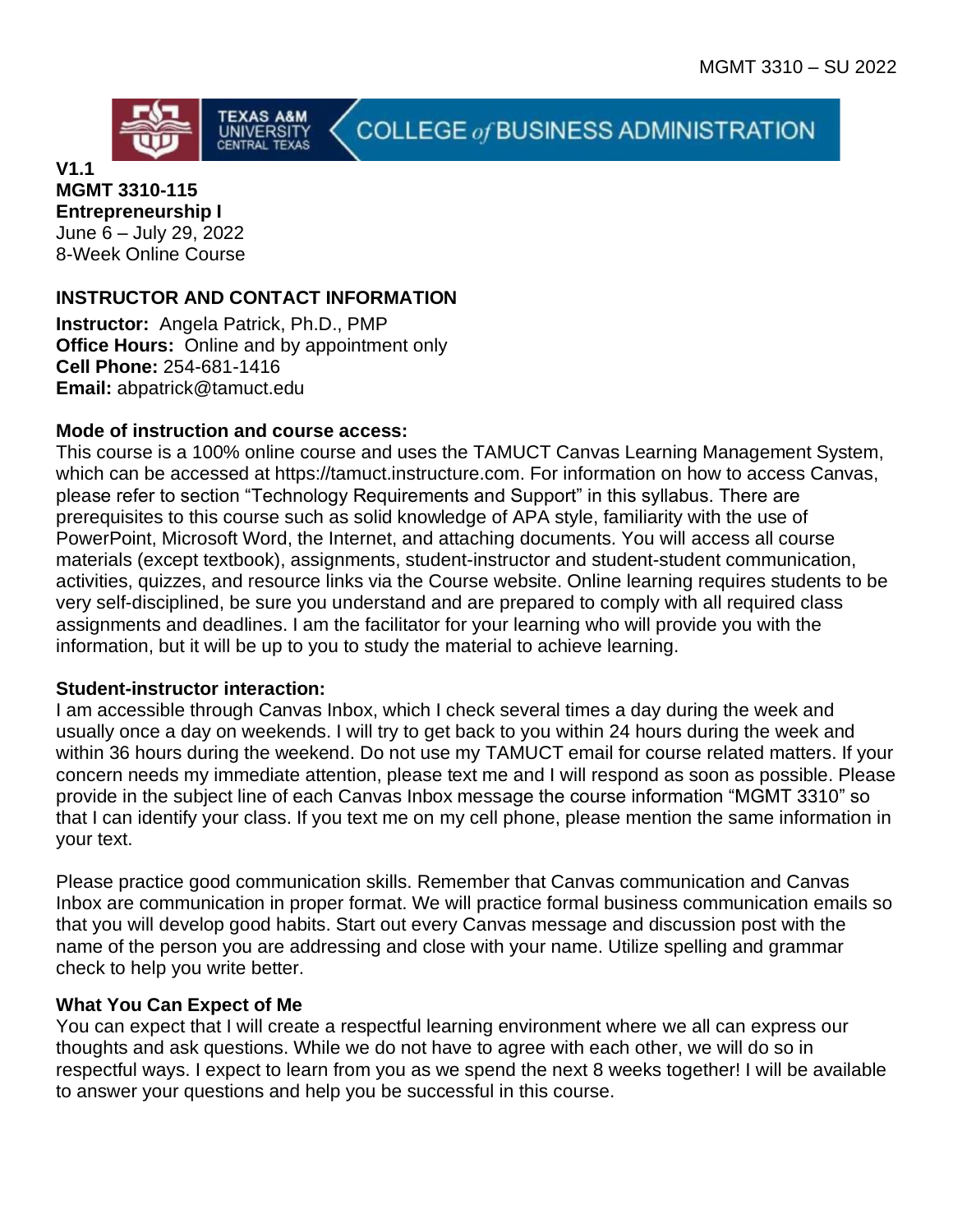## *SAFEZONE*

**Emergency Warning System for Texas A&M University-Central Texas**: SafeZone provides a public safety application that gives you the ability to call for help with the push of a button. It also provides Texas A&M University-Central Texas the ability to communicate emergency information quickly via push notifications, email, and text messages. All students automatically receive email and text messages via their myCT accounts.

Downloading SafeZone allows access to push notifications and enables you to connect directly for help through the app.

You can download SafeZone from the app store and use your myCT credentials to log in. If you would like more information, you can visit the [SafeZone](http://www.safezoneapp.com/) website [www.safezoneapp.com].

To register SafeZone on your phone, please follow these 3 easy steps*:*

- 1. Download the SafeZone App from your phone store using the link below:
	- o [iPhone/iPad:](https://apps.apple.com/app/safezone/id533054756) [https://apps.apple.com/app/safezone/id533054756]
	- o [Android Phone / Tablet](https://play.google.com/store/apps/details?id=com.criticalarc.safezoneapp) [https://play.google.com/store/apps/details?id=com.criticalarc.safezoneapp]
- 2. Launch the app and enter your myCT email address (e.g. {name}@tamuct.edu)
- **3.** Complete your profile and accept the terms of service

### **COURSE INFORMATION**

# *My Goal Is To Take You*



*From This To This*



Life's too short to build something nobody wants – Ash Maurya, Running Lean

*Customers don't care about your solution. They care about their problems.* – Dave McClure, 500 **Startups** 

*The only way to win is to learn faster than anyone else –* Eric Ries, Lean Startup

*You don't learn until you launch –* Dan Norris, 7 Day Startup

*"Some men see things as they are and say, why. I dream things that never were and say, why not"*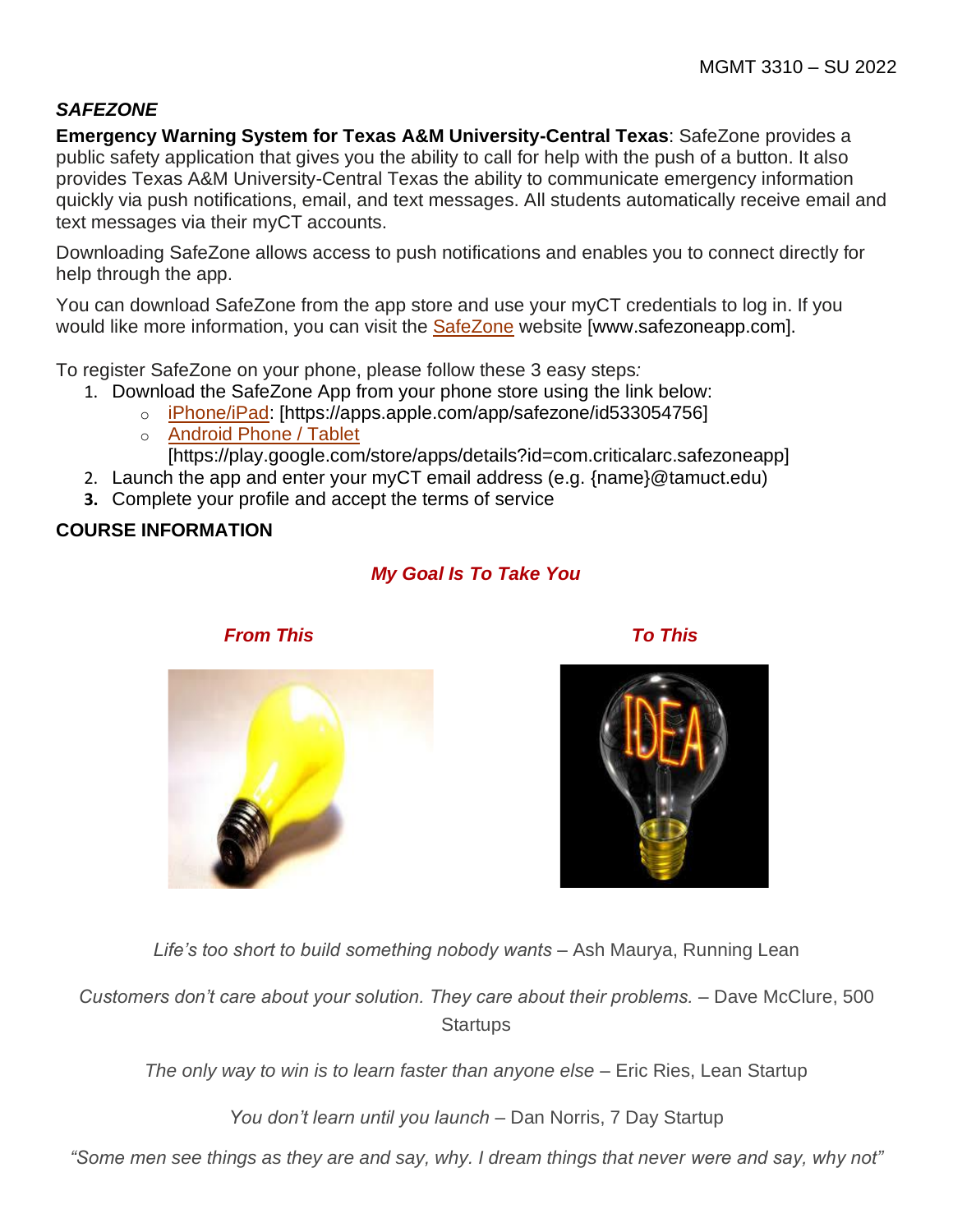### *–* George Bernard Shaw

**Course Overview and Description:** This course addresses the process of generating ideas for a new business with an emphasis on information sources and industry analysis. There will be a focus on reviewing and application of material, concepts, and applications from the textbook. You will perform a considerable number of hands-on exercises and discussions designed to help you integrate and apply the material presented in the text. Therefore, it is important for students to proceed through the outlined course and prepare by having read and thought about the reading material each week. The overall objective of this course is for each student to develop a critical thinking approach regarding Entrepreneurship and to develop a greater appreciation for what it takes to start a new venture.

**Overall Course Objective:** This course concentrates on identifying and evaluating opportunities that may become the foundation for a new business venture. Through experiential learning opportunities, students will apply what they learned. This course requires students to develop a new business venture using the business model canvas. Students will learn to assess the value of a concept and explore opportunity recognition, innovation and creativity, the legal structures of business, and types of entrepreneurial ventures. In this course, you may re-evaluate your own views of entrepreneurship within the framework of entrepreneurial thinking, and putting this mindset into action. As a student in this course, you will practice ET&A by accomplishing the following objectives:

- Assess your personal entrepreneurial capacity.
- Differentiate between entrepreneurial and managerial thinking.
- Play with idea generation techniques to help you better create and shape ideas into bold opportunities.
- Evaluate opportunities using a rigorous feasibility and experimentation processes.
- Develop, define, and clearly communicate a business concept to determine its feasibility.
- Gain confidence to use entrepreneurial thinking and action with future opportunities.

Throughout this course, you will develop a mindset that will enable you to build a toolkit to create and evaluate entrepreneurial opportunities, marshal resources, and form teams driven by creativity, leadership, and smart action. In sum, this course is a journey through the fuzzy front-end of early stage entrepreneurial activity. This course is not intended to be a complete overview of entrepreneurship; it is an immersion experience for finding and creating opportunities.

### **Student Learning Outcomes:**

Upon the completion of the course, the student will:

- 1. Understand what characteristics of the entrepreneurial mindset predicts entrepreneurial success;
- 2. Conduct primary and secondary research on a business concept;
- 3. Determine resources needed to exploit an opportunity and explore the constituents of the entrepreneurial process;
- 4. Understand the process of creating a new venture;
- 5. Understand implementation factors leading to firm growth;
- 6. Produce oral & written feasibility analysis using the business model canvas.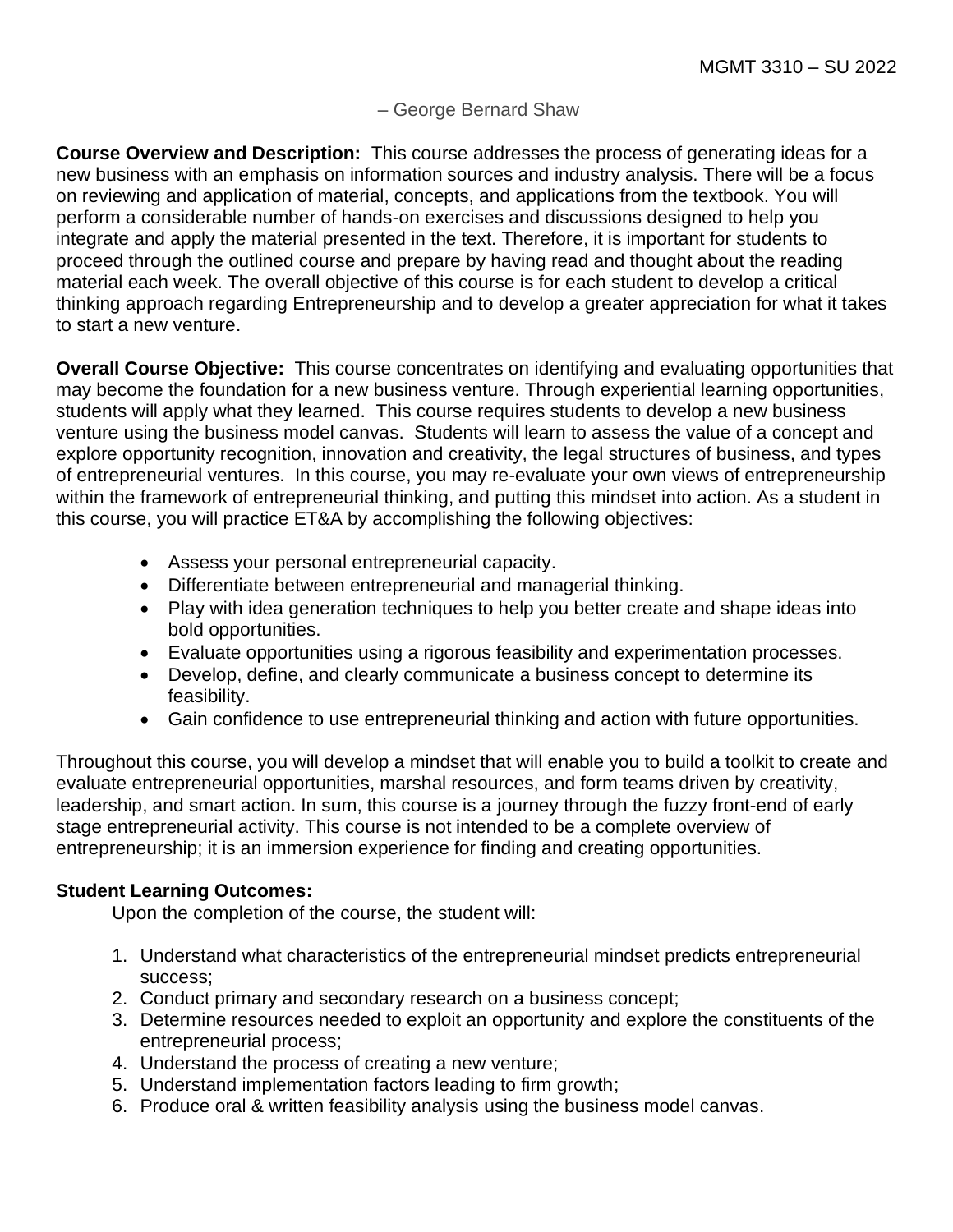### **Required Textbook and Supplemental Materials:**

- *Entrepreneurship: The practice and mindset* (2nd ed.) by Heidi M. Neck, Christopher P. Neck, and Emma L. Murray. SAGE Publishing, 2021. ISBN: 9781544354620
- VentureBlocks Simulation, ISBN: 9781506384382
- Student Resources: edge.sagepub.com/neckentrepreneurship

**Note: A student of this institution is not under any obligation to purchase a textbook from a university-affiliated bookstore. The same textbook may also be available from an independent retailer, including an online retailer.**

#### *Valuable Resources:*

APA Formatting Guidelines,<http://owl.english.purdue.edu/owl/resource/560/01> APA Formatting Citations Video,<http://www.youtube.com/watch?v=9pbUoNa5tyY>

### **COURSE REQUIREMENTS:**

### *Shark Tank Challenge/ Pitch Competition (30% of course evaluation):*

Students will develop a written proposal for a hypothetical or actual innovation/business using the business model canvas. Students will also orally present their plan to a panel of judges in detail.

Begin to develop an impactful business concept that you can make a reality in 8 weeks (i.e., no restaurants, no hotels – these are too big. How do you do this? *PLEASE* don't take the easy road – that's a lame choice. Instead, identify a problem someone has and how you can solve it. Think of what you already have that you can use. Ask questions (of anyone, *myself included*). Rather than work forward from technology or a complex strategy, work backward from the needs of the customers and build the simplest product possible.

Need some inspiration? Here you go: http://www.youtube.com/watch?v=yDc4zjAdp5A Not doing it for you? Here's another: http://bit.ly/1GKh2qe. And a couple more: http://bit.ly/13H9mGr and http://bit.ly/1kc9IZN. I don't want to hear "*that's not possible*" or "*I can't do this*" or "*I don't know where to start*". It's all possible, it's very doable, and I'll help you get started.

The basic rules and guidelines established for the Shark Tank Challenge can be found on Canvas. Each student will individually upload a proposal and video pitch to Canvas.

All ideas or business concepts must be legal, within the boundaries of local or state laws, and be ethical.

This challenge is meant to encourage the actual development of entrepreneurial skills. All ideas will be graded on feasibility.

All ideas and business concepts submitted are expected to be original and created solely by each individual. All students are expected to honor other students' ideas with confidentiality (NO franchises or pre-existing businesses aloud).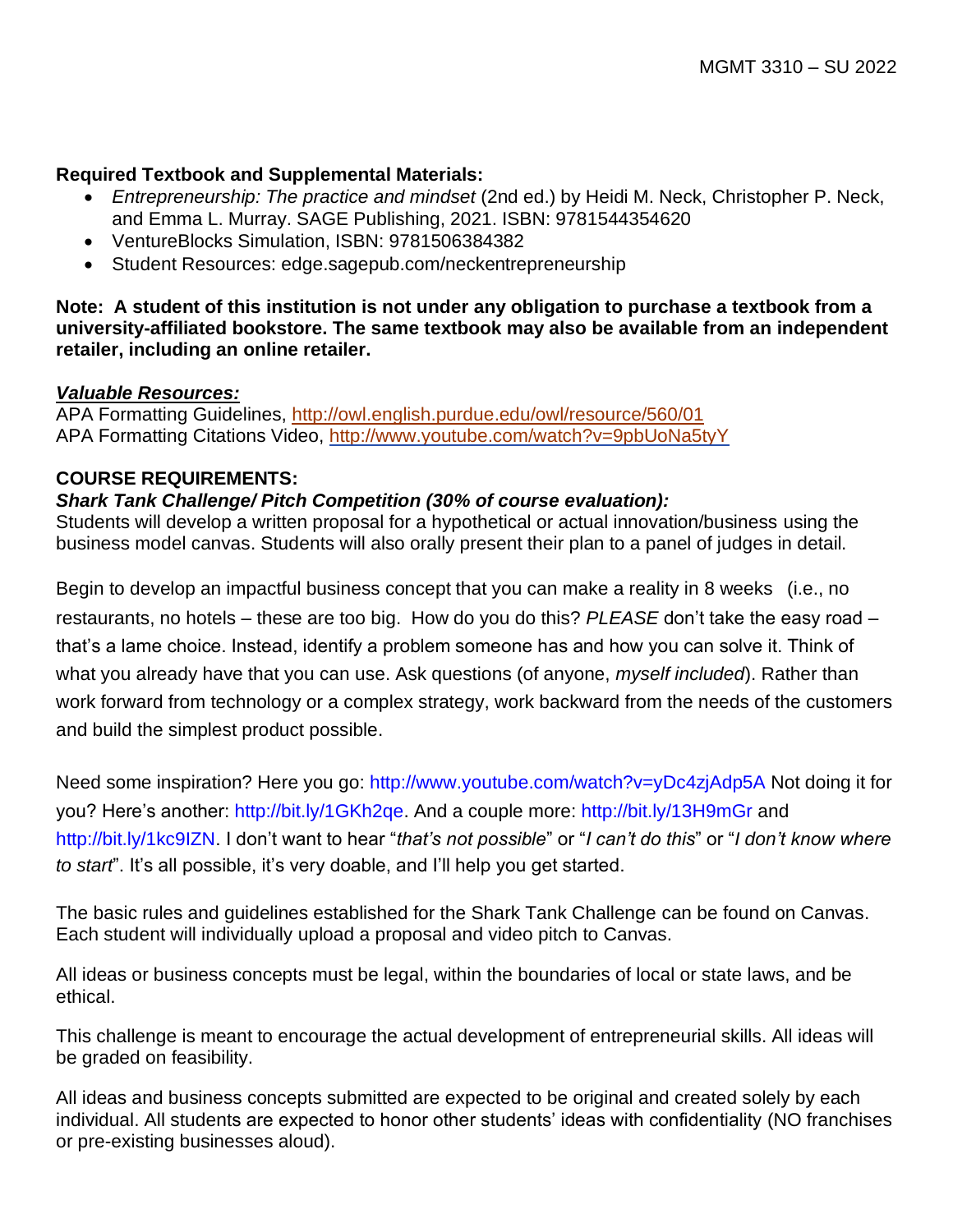The Proposal will be graded separately and represent 50% of the final score. The score will be based on the rubric outlined in Canvas. The plan should follow the outline provided below and on Canvas. The oral presentation will represent the remaining 50% of the final score.

The oral presentation should be at least 10-15 minutes in duration and will be done via video. A copy of your written paper, PowerPoint Slides, and video will be submitted.

**NOTE:** Oral presentations will be conducted in a professional manner, to include appropriate business dress. Men: slacks, shirt, socks, shoes, and tie (No denims, jeans, boot pants, Levi's, sneakers, etc.). Ladies: blouse and slacks or dress, or suit with socks/stockings and either low or high-heeled shoes. Look Like professionals!

### **VentureBlocks Simulation (***20% of course evaluation***):**

VentureBlocks is an easy-to-use (and fun!) online simulation for developing skills in conducting customer interviews, identifying potential business opportunities, and more. You will compete outside the classroom for 30-60 minutes to develop entrepreneurial skills. Missions, levels, and points guide you through the customer development process and provide instant feedback so you can learn from mistakes in a low-stakes environment.

#### **Discussion Forum (30%):** There will be a total of 4 Discussion Forums.

**1.** In each designated forum you are expected to post at *least one main message* that answers the question(s) raised. You will also comment on at least *two posts* from your fellow learners, providing substantive feedback.

Again, **you are required to post a total of three messages per discussion** in order to receive credit for each forum: one opening point of 150 to 200 words and two counterpoints of 100 to 200 words each. Be succinct, and not repetitive with what others have written. Brevity and originality improve dialogue. *Quality postings* are more than "Good job!" or "I agree with you!". If you agree with a classmate, *explain* the reasons for this. If you disagree with a classmate, provide reasons to support your position.

**2.** Each of your posts to the forum should be a 1-2 well-written and proofread paragraph per question. Do not use any attachments unless otherwise noted. I recommend typing your posts in a word document (this allows you to proofread) and then cut and paste your questions/responses directly in a forum message. Be sure to restate the question you are answering. Effective messages get to the point, are clearly stated, and are limited to one screen. Once again PROOFREAD and make sure you are spelling your words correctly, and using appropriate grammar. In other words, this is not like sending a text message to your buddy.

**3.** Messages should relate to the subject matter. They should provide information, opinions or questions about Entrepreneurship concepts. Online discussions work best when interaction occurs. Reply messages should explore, explain, or expand on a concept. If a classmate replies or objects to a discussion then the message has served its purpose. A focused message that induces replies from fellow students moves the discussion forward and enhances learning. Relating the subject matter to personal experience is acceptable as long as the focus remains academic in nature.

**4.** It is important that you are prompt with your postings and responses! Otherwise your comments appear late and out of context. Your postings/insights on the discussion topic should be based on the following: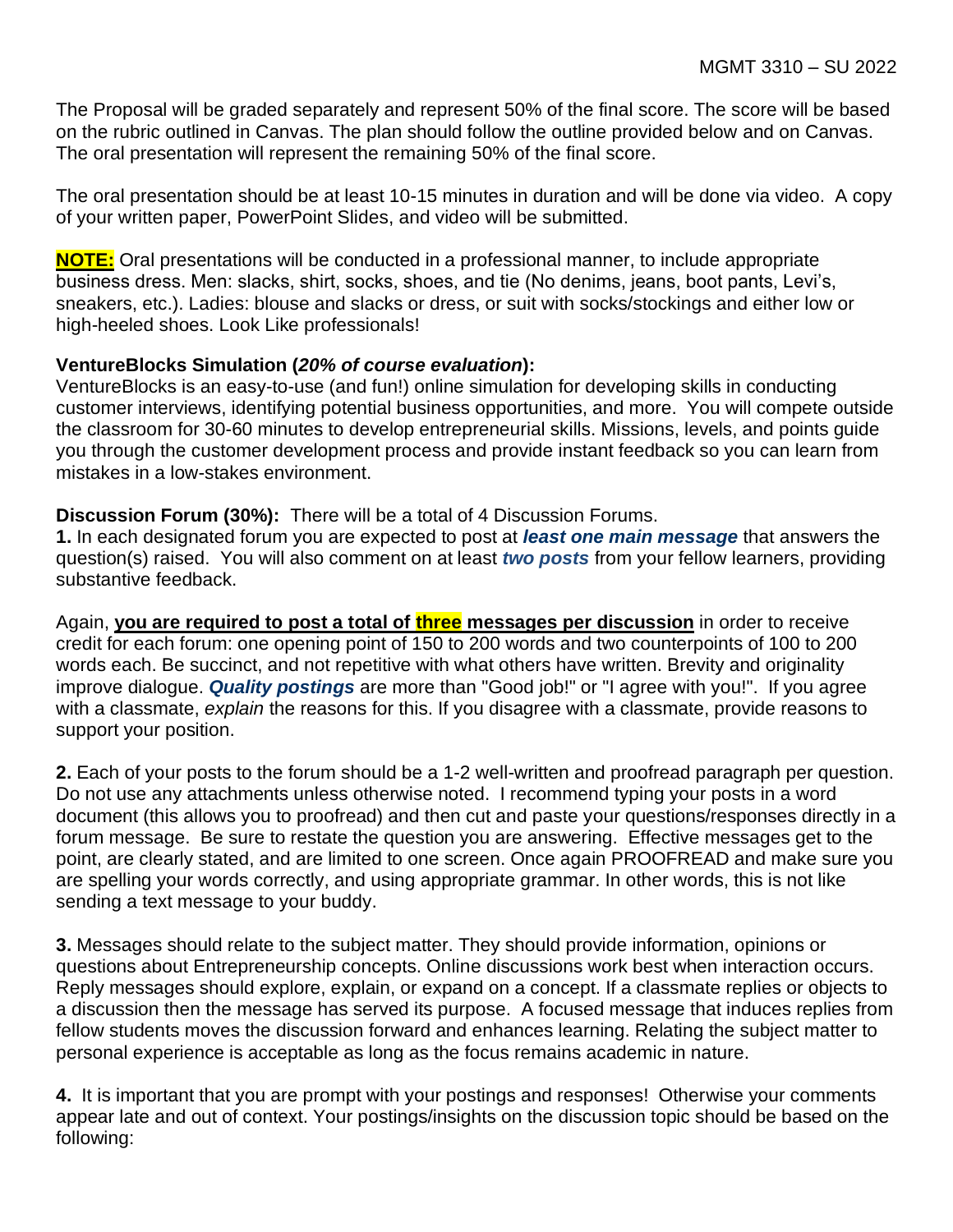a. Application of text concepts;

b. Ability to articulate assigned analysis clearly; and

c. Integration of student colleagues' contributions and insights leading the discussion to a deeper level of understanding.

d. Use citations and references if you are quoting another author or your textbook, or any ideas that are not originally your own.

**Assignments (20%):** There will be several homework assignments in this class to help with the final Shark Tank Challenge. All assignments can be found on Canvas. Each student is required to sign an NDA (Non-Disclosure Agreement) to participate in the class. The NDA form will be accessible via Canvas. The NDA protects each class participant's business ideas and plans. The signed NDA must be turned in during the first week of the class. A student is not allowed to take this class or participate without a signed NDA.

### **GRADING POINTS AND POLICIES**

**Percentage of each assignment as it contributes to your final grade:**

| <b>Assessment</b>                | % of Final Grade |
|----------------------------------|------------------|
| <b>Shark Tank Proposal/Pitch</b> | 30%              |
| <b>Presentation</b>              |                  |
| <b>Venture Block Simulation</b>  | 20%              |
| <b>Discussion Forum</b>          | 30%              |
| <b>Assignments</b>               | 20%              |
| <b>TOTAL</b>                     | <b>100 %</b>     |

**Course Grades are assigned as follows:**

| <b>Letter Grade</b> | <b>Equals</b> | <b>From</b> | To    |
|---------------------|---------------|-------------|-------|
|                     |               | 90 %        | 100 % |
|                     |               | 80 %        | 89 %  |
|                     |               | 70 %        | 79 %  |
|                     |               | 60 %        | 69 %  |
|                     |               | 0 %         | 59 %  |

- **a. Grading Policy:** Minimum points required for a specific course grade are noted on the above table.
- **b. Posting of Grades:** All student grades will be posted in the Canvas grade book and students should monitor their grading status through this tool. Grades for Exams will be posted the day after the availability period has expired. Grades for longer Written Assignments will be posted within one week from the due date

### **Evaluation of Work:**

**a.** Performance is excellent and stands out due to sharp insight into material and discussion of many sides of an issue. Submitted work is well articulated and logically and clearly written. "A" work indicates an example for others to follow.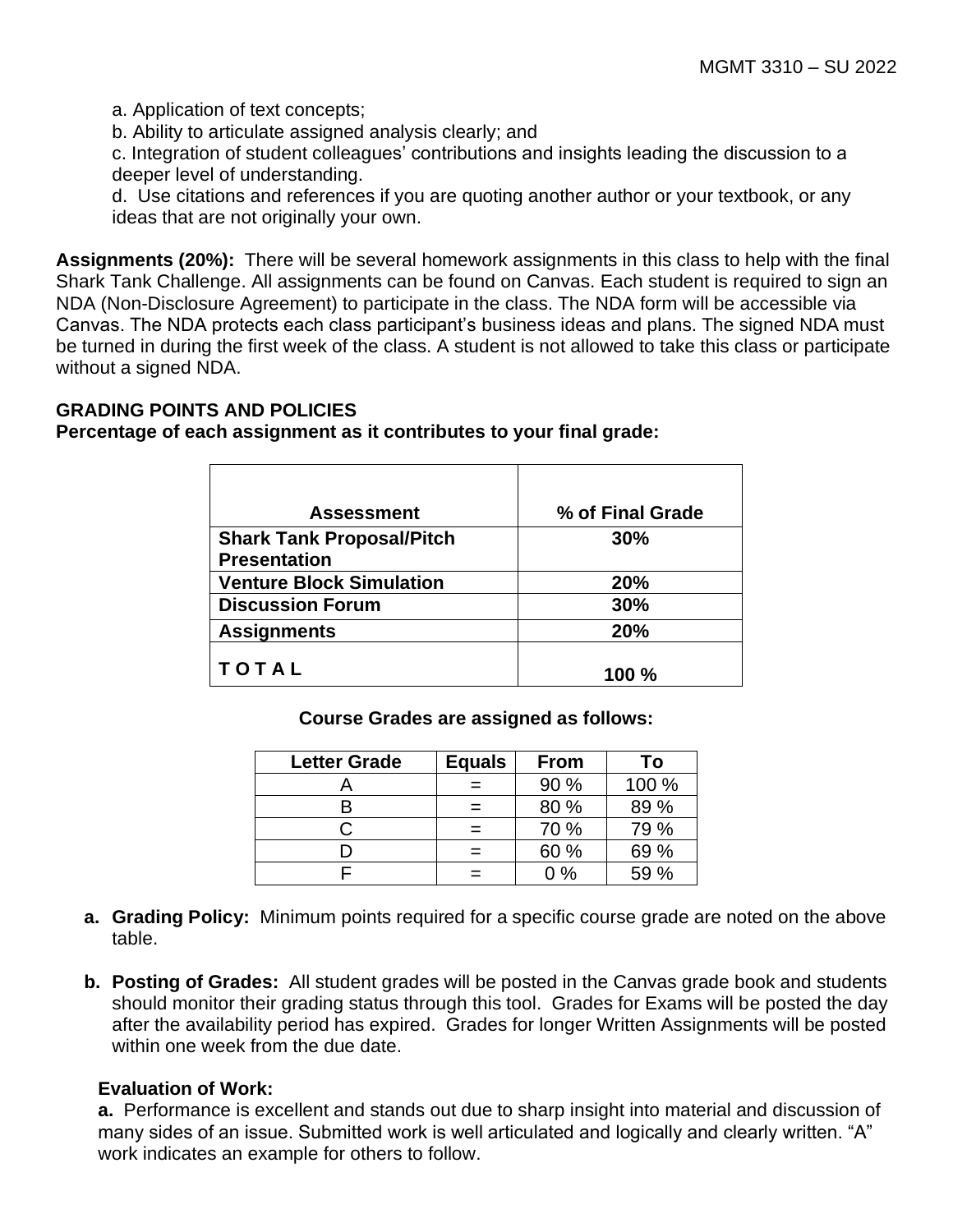**b.** Performance is above the minimum requirements with an insight into the material at a level considered to be good to very good. Submitted work is of high quality. A "B" is considered a high grade and recognition for solid work.

**c.** Performance satisfies only the minimum requirements and displays little or no initiative. Insight into the material is satisfactory and an acceptable understanding of all basic concepts was communicated. A student receiving a "C" has met the requirements, including course deadlines.

**d.** Quality and quantity of work is below average and barely acceptable. "D" work is passing by a slim margin.

**e.** Quality and quantity of work is unacceptable and does not warrant a passing of this course.

### **COURSE OUTLINE AND CALENDAR**

Below is the tentative course schedule, the binding course schedule with binding due dates is available in your Canvas course under the course menu link "Syllabus". Note that most assignments will be due on a Monday unless highlighted.

|        | <b>Required Readings</b>                         | <b>Exams and Coursework Due</b><br><b>Dates</b>                                                           |
|--------|--------------------------------------------------|-----------------------------------------------------------------------------------------------------------|
| Week 1 | 1 Practicing Entrepreneurship                    | Read Syllabus, read chapters 1<br>& 2, and review all materials in                                        |
| 6/6    | 2. Activating an Entrepreneurial Mindset         | <b>Module 1</b>                                                                                           |
|        |                                                  | <b>NDA, Discussion Forum</b><br><b>Agreement, and Discussion #1</b><br>all due by 6/14                    |
| Week 2 | 3. Creating and Recognizing New<br>Opportunities | Read chapters 3, 16, & 4.<br><b>Review all materials in Module</b>                                        |
| 6/13   | 16. Supporting Social Entrepreneurship           | $\overline{2}$                                                                                            |
|        | 4. Using Design Thinking                         | Discussion #2 due by 6/21                                                                                 |
| Week 3 | 5. Building Business Models                      | Read chapters 5-6 and review<br>all materials in Module 3                                                 |
| 6/20   | 6. Developing Your Customers                     | HW Assignment #1: Research &<br><b>Problem Identification due by</b><br>6/28                              |
| Week 4 | 7. Testing and Experimenting With New<br>Ideas   | Read chapters 7-8 and review<br>all materials in Module 4                                                 |
| 6/27   | 8. Developing Networks and Building<br>Teams     | <b>HW Assignment #2: Business</b><br><b>Model Canvas Draft &amp; Shark</b><br>Tank Description due by 7/6 |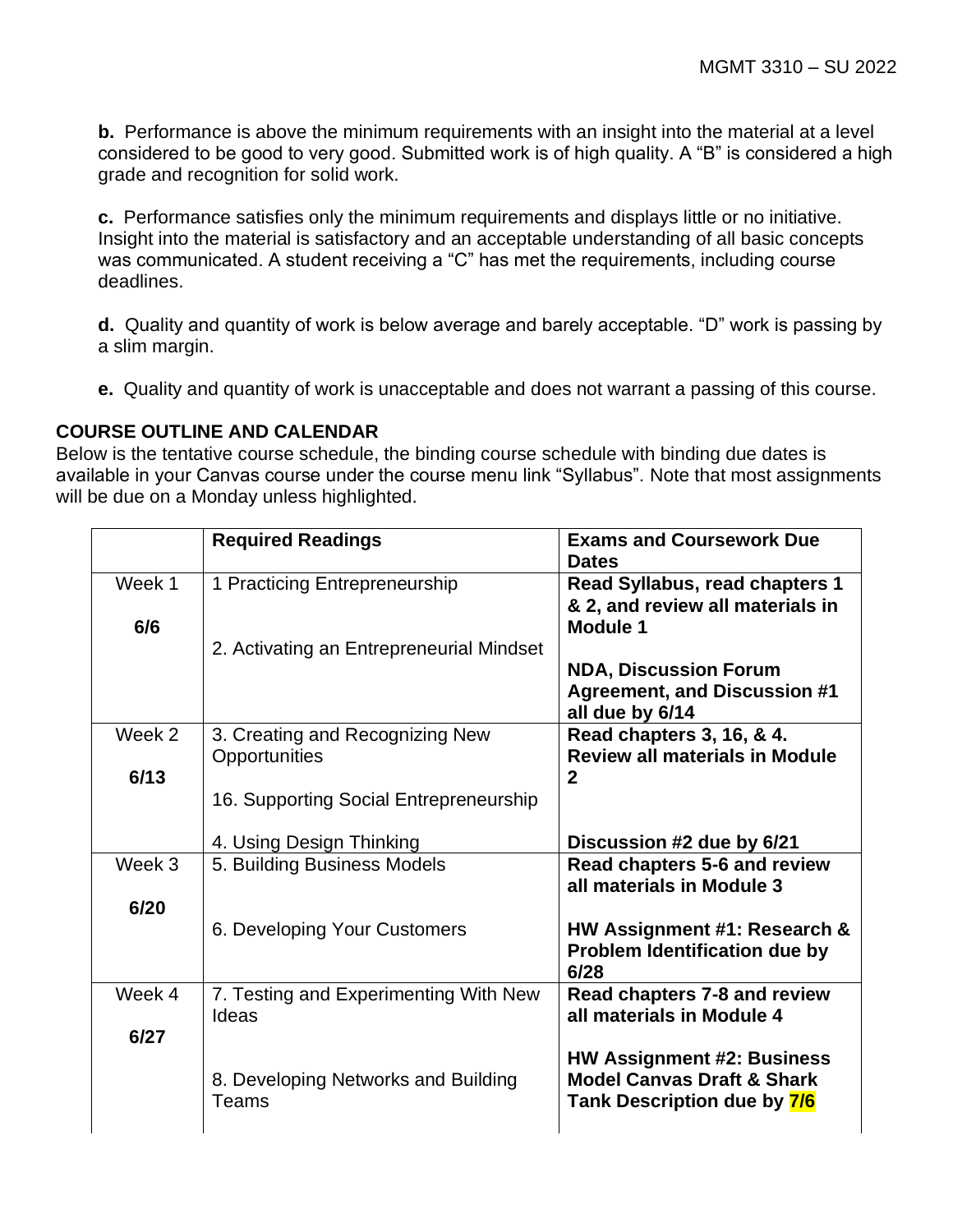| Week 5 | 9. Creating Revenue Models                                         | Read chapters 9-10 and review<br>all materials in Module 5   |
|--------|--------------------------------------------------------------------|--------------------------------------------------------------|
| 7/4    |                                                                    |                                                              |
|        | 10. Planning for Entrepreneurs                                     | Discussion #3 & Venture Block<br>Simulation due by 7/12      |
| Week 6 | 11. Learning From Failure                                          | Read chapters 11-12 and review<br>all materials in Module 6  |
| 7/11   |                                                                    |                                                              |
|        | 12. Bootstrapping for Resources                                    | HW Assignment #3: Financial<br>and Risk Analysis due by 7/19 |
| Week 7 | 13. Financing for Startups<br>Appendix A. Financial Statements and | Read chapters 13-44 and review<br>all materials in Module 7  |
| $7/18$ | <b>Projections for Startups</b>                                    |                                                              |
|        | 14. Navigating Legal and IP Issues                                 | Discussion #4 due by 7/25                                    |
| Week 8 | 15. Marketing and Pitching Your Idea<br>Appendix B. The Pitch Deck | Read chapter 15 and review all<br>materials in Module 6      |
| 7/25   |                                                                    | <b>SHARK TANK Proposal and</b><br>Presentation due by 7/27   |

**I reserve the right to make reasonable alterations to the course calendar and syllabus as provided. It is a guide, not a hard and fast rule. Changes will only be made that benefit the class as a whole. Any changes will be announced via Canvas.**

### **INSTRUCTOR POLICIES**

Professional level writing and communication are critical skills in the business world. This standard should be displayed in all assignments for this class. All communications, both to the Professor and student colleagues should be kept professional, including Discussion Board postings and email correspondence. For written assignments, all work should be proofread, free of grammatical errors, include proper citations, and be in accordance with American Psychological Association (APA) standards.

**NOTE #1**: There is NO EXTRA CREDIT assignments available for this course.

**NOTE #2:** Requests for Incomplete Grades: Incompletes will only be given in emergency or other extreme circumstances. Any request for an incomplete grade in this course must be approved by the professor prior to the last week of classes. Where possible, requests should be submitted in written form and must include an address and/or telephone number where you may be contacted throughout the following semester. For a request of an incomplete grade to be considered, at least two-thirds of the course work have to be completed. Finally approval of an incomplete is up to the department chair.

**NOTE #3:** Questions concerning one's grade on a particular task (e.g., test, case) This should be resolved within one week after receiving the graded material. There will not be reviewing of previously graded material at the end of the semester.

**NOTE #4:** Late Submissions/Resubmissions: You have a period of 7 days each week to complete and submit the weekly assignments. Make sure to plan your time wisely and avoid last minute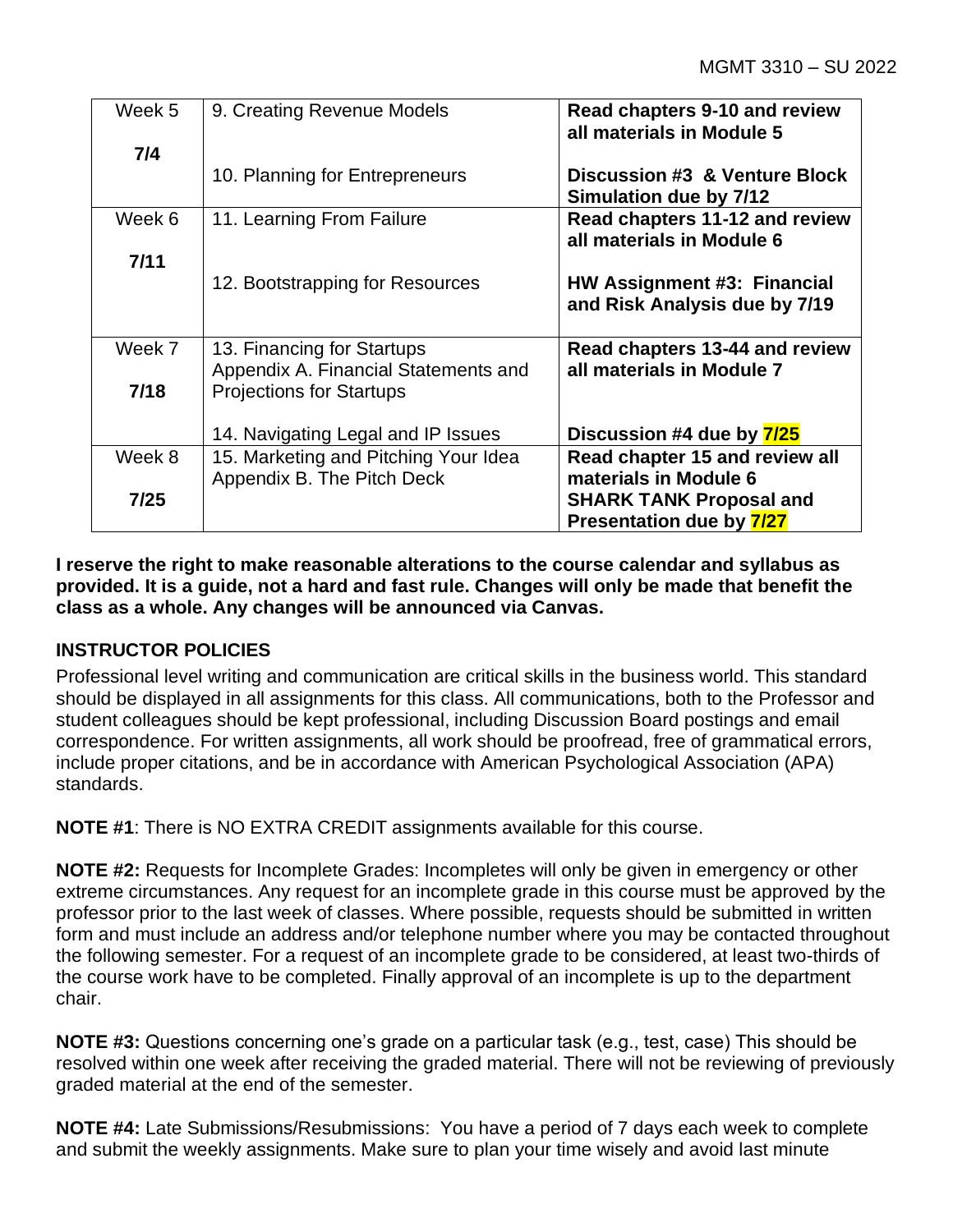submissions since no late assignments will be accepted. All assignments must be turned in by the due date unless an extension has been granted. EXTENSIONS ON ASSIGNMENTS WILL BE CONSIDERED ONLY IF THEY ARE REQUESTED AT LEAST 48 HOURS BEFORE THE DUE DATE OF THE ASSIGNMENT UNDER QUESTION. After the fact extensions will not be granted, so if you are sick and you know you will not be able to take a test or submit an assignment on the set due date, make sure to contact me at least 48 hours in advance.

**NOTE #5:** Changes to Syllabus: A syllabus serves as an instructional and study planning document for both faculty and students. Although every effort will be taken to complete the semester according to the syllabus, it may become necessary to make certain changes to better facilitate the academic environment. In such an event, changes will be notified via an announcement in the course. I reserve the right to make reasonable alterations to the course calendar and syllabus. It is a guide, not a hard and fast rule. Changes will only be made that benefit the class as a whole. Changes may be made within the last two weeks of the semester only in exceptional circumstances.

### **EXPECTATIONS**

**What You Can Expect of Me:** You can expect that I will be an active participant in the online course room. I will be prepared and ready to engage in active learning. I will work to create a respectful learning environment where all of us can express our thoughts and ask questions. While we do not have to agree with each other, we will do so in respectful ways. I expect to learn from you as we spend the next 16 weeks together! I will be available to answer your questions and help you be successful in this course.

### *Technology Requirements*

This course will use the A&M-Central Texas Instructure Canvas learning management system. We strongly recommend the latest versions of Chrome or Firefox browsers. Canvas no longer supports any version of Internet Explorer.

Logon to A&M-Central Texas Canvas [https://tamuct.instructure.com/] or access Canvas through the TAMUCT Online link in myCT [https://tamuct.onecampus.com/]. You will log in through our Microsoft portal.

Username: Your MyCT email address. Password: Your MyCT password

### *Canvas Support*

Use the Canvas Help link, located at the bottom of the left-hand menu, for issues with Canvas. You can select "Chat with Canvas Support," submit a support request through "Report a Problem," or call the Canvas support line: 1-844-757-0953.

For issues related to course content and requirements, contact your instructor.

### *Other Technology Support*

For data protection and information privacy TAMUCT uses Single Sign On through TAMUS. To update your password select [Texas A&M University System Single Sign On.](https://sso.tamus.edu/Logon.aspx?entityID=https%3A%2F%2Fsso.tamus.edu%2Fshibboleth&return=https%3A%2F%2Fsso.tamus.edu%2FShibboleth.sso%2FDS%3FSAMLDS%3D1%26target%3Dcookie%253A1597543334_da19)

For log-in problems, students should contact Help Desk Central

24 hours a day, 7 days a week

Email: [helpdesk@tamu.edu](mailto:helpdesk@tamu.edu) Phone: (254) 519-5466 [Web Chat:](http://hdc.tamu.edu/) [http://hdc.tamu.edu]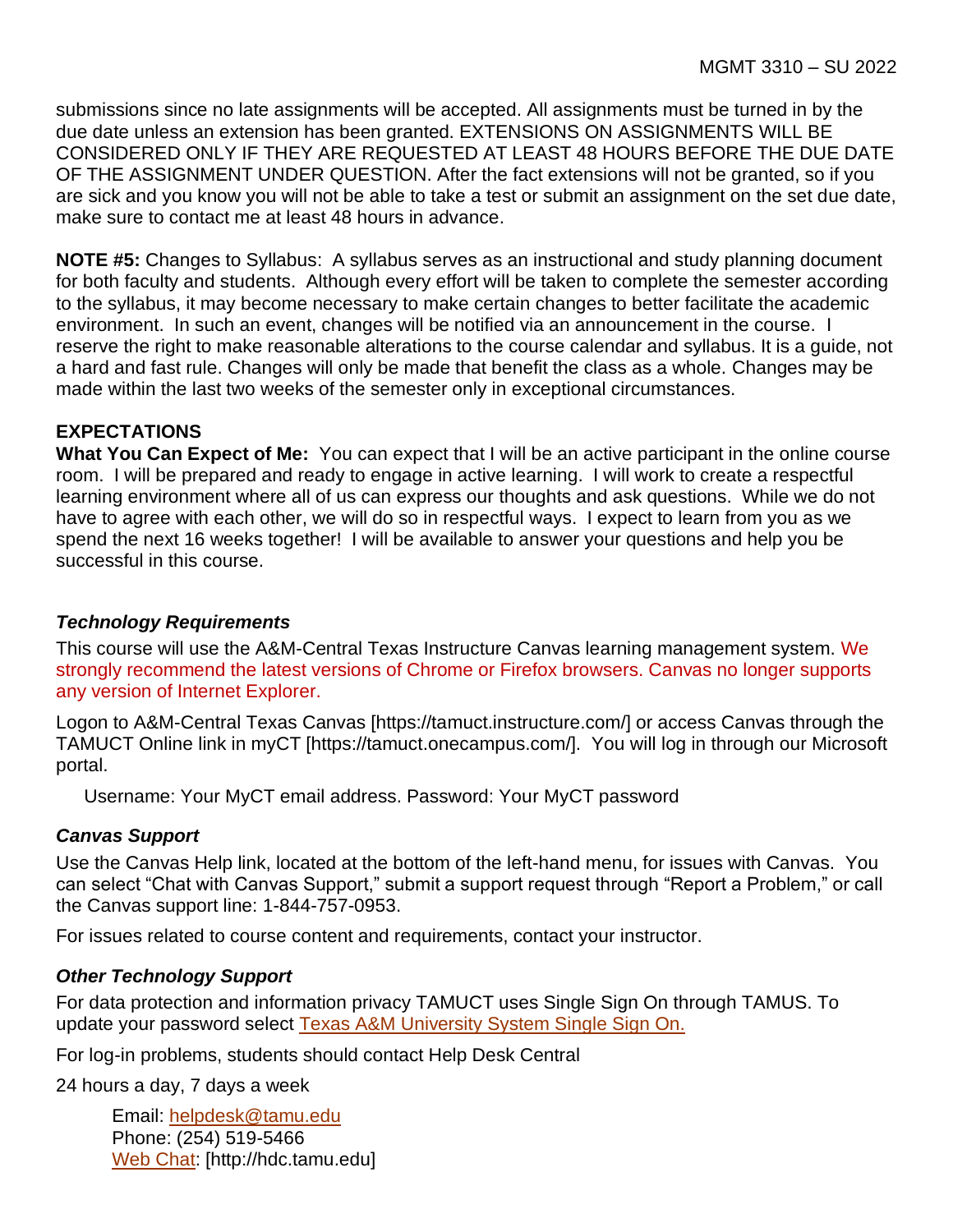*Please let the support technician know you are an A&M-Central Texas student.*

### *University Resources, Procedures, and Guidelines*

#### *General University Resources*

Please select the following link: [University Resources,](https://www.tamuct.edu/University%20Resources.html) URL: <https://www.tamuct.edu/University%20Resources.html>

### *Drop Policy*

If you discover that you need to drop this class, you must complete the [Drop Request](https://dynamicforms.ngwebsolutions.com/casAuthentication.ashx?InstID=eaed95b9-f2be-45f3-a37d-46928168bc10&targetUrl=https%3A%2F%2Fdynamicforms.ngwebsolutions.com%2FSubmit%2FForm%2FStart%2F53b8369e-0502-4f36-be43-f02a4202f612) Dynamic Form through Warrior Web.

[https://dynamicforms.ngwebsolutions.com/casAuthentication.ashx?InstID=eaed95b9-f2be-45f3 a37d-

46928168bc10&targetUrl=https%3A%2F%2Fdynamicforms.ngwebsolutions.com%2FSubmit%2FFor m%2FStart%2F53b8369e-0502-4f36-be43-f02a4202f612].

Faculty cannot drop students; this is always the responsibility of the student. The Registrar's Office will provide a deadline on the Academic Calendar for which the form must be completed. Once you submit the completed form to the Registrar's Office, you must go into Warrior Web and confirm that you are no longer enrolled. If you still show as enrolled, FOLLOW-UP with the Registrar's Office immediately. You are to attend class until the procedure is complete to avoid penalty for absence. Should you miss the drop deadline or fail to follow the procedure, you will receive an F in the course, which may affect your financial aid and/or VA educational benefits.

### *Academic Integrity*

Texas A&M University-Central Texas values the integrity of the academic enterprise and strives for the highest standards of academic conduct. A&M-Central Texas expects its students, faculty, and staff to support the adherence to high standards of personal and scholarly conduct to preserve the honor and integrity of the creative community. Any deviation by students from this expectation may result in a failing grade for the assignment and potentially a failing grade for the course. All academic misconduct concerns will be referred to the Office of Student Conduct. When in doubt on collaboration, citation, or any issue, please contact your instructor before taking a course of action.

For more [information](https://nam04.safelinks.protection.outlook.com/?url=https%3A%2F%2Fwww.tamuct.edu%2Fstudent-affairs%2Fstudent-conduct.html&data=04%7C01%7Clisa.bunkowski%40tamuct.edu%7Ccfb6e486f24745f53e1a08d910055cb2%7C9eed4e3000f744849ff193ad8005acec%7C0%7C0%7C637558437485252160%7CUnknown%7CTWFpbGZsb3d8eyJWIjoiMC4wLjAwMDAiLCJQIjoiV2luMzIiLCJBTiI6Ik1haWwiLCJXVCI6Mn0%3D%7C1000&sdata=yjftDEVHvLX%2FhM%2FcFU0B99krV1RgEWR%2BJ%2BhvtoR6TYk%3D&reserved=0) regarding the Student Conduct process, [https://www.tamuct.edu/studentaffairs/student-conduct.html].

If you know of potential honor violations by other students, you may [submit](https://nam04.safelinks.protection.outlook.com/?url=https%3A%2F%2Fcm.maxient.com%2Freportingform.php%3FTAMUCentralTexas%26layout_id%3D0&data=04%7C01%7Clisa.bunkowski%40tamuct.edu%7Ccfb6e486f24745f53e1a08d910055cb2%7C9eed4e3000f744849ff193ad8005acec%7C0%7C0%7C637558437485262157%7CUnknown%7CTWFpbGZsb3d8eyJWIjoiMC4wLjAwMDAiLCJQIjoiV2luMzIiLCJBTiI6Ik1haWwiLCJXVCI6Mn0%3D%7C1000&sdata=CXGkOa6uPDPX1IMZ87z3aZDq2n91xfHKu4MMS43Ejjk%3D&reserved=0) a report, [https://cm.maxient.com/reportingform.php?TAMUCentralTexas&layout\_id=0].

### *Academic Accommodations*

At Texas A&M University-Central Texas, we value an inclusive learning environment where every student has an equal chance to succeed and has the right to a barrier-free education. The Office of Access and Inclusion is responsible for ensuring that students with a disability receive equal access to the university's programs, services and activities. If you believe you have a disability requiring reasonable accommodations, please contact the Office of Access and Inclusion, WH-212; or call (254) 501-5836. Any information you provide is private and confidential and will be treated as such.

For more information, please visit our [Access & Inclusion](https://tamuct.instructure.com/courses/717) Canvas page (log-in required) [https://tamuct.instructure.com/courses/717]

### **Important information for Pregnant and/or Parenting Students**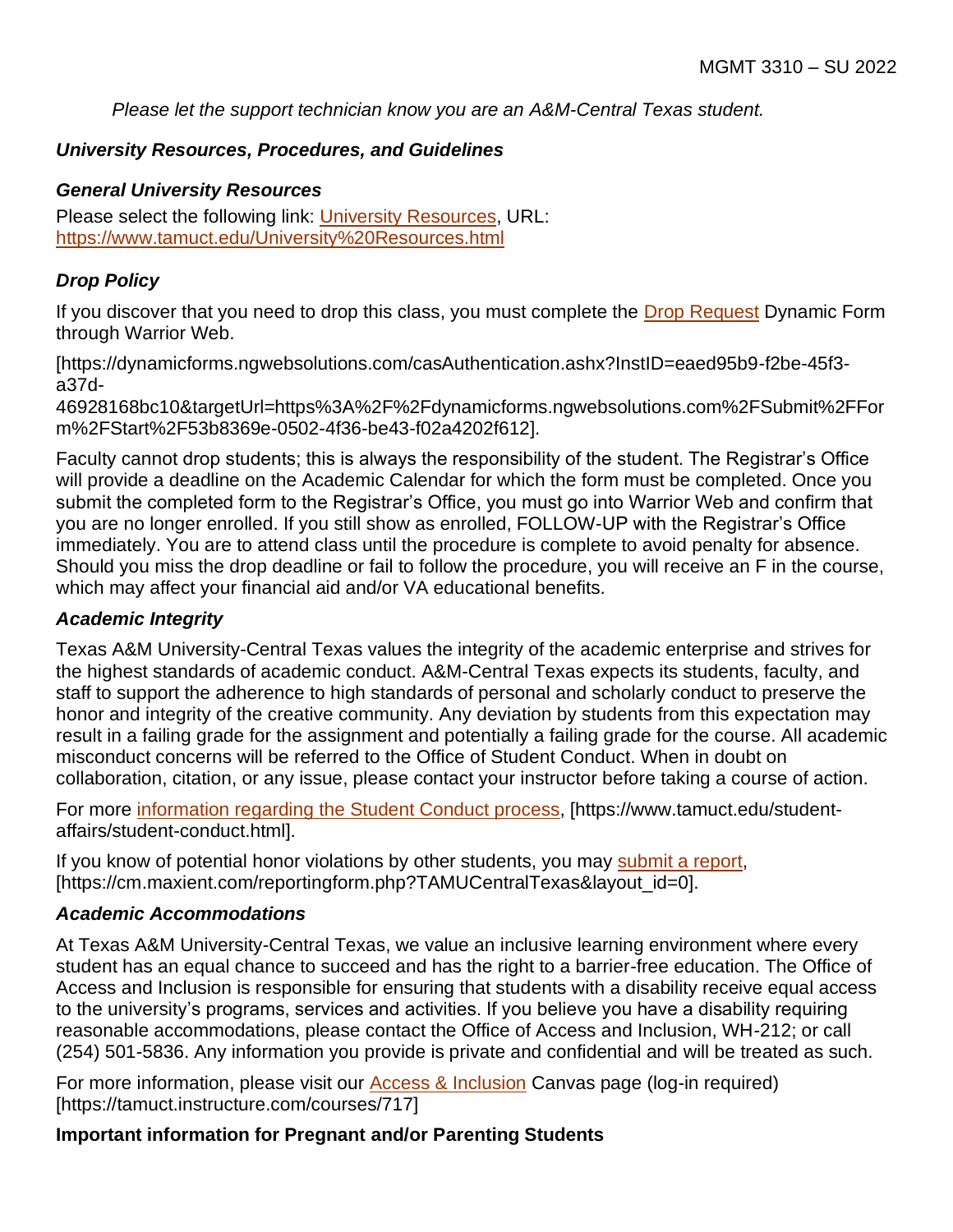Texas A&M University-Central Texas supports students who are pregnant and/or parenting. In accordance with requirements of Title IX and related guidance from US Department of Education's Office of Civil Rights, the Dean of Student Affairs' Office can assist students who are pregnant and/or parenting in seeking accommodations related to pregnancy and/or parenting. Students should seek out assistance as early in the pregnancy as possible. For more information, please visit [Student](https://www.tamuct.edu/student-affairs/pregnant-and-parenting-students.html)  [Affairs](https://www.tamuct.edu/student-affairs/pregnant-and-parenting-students.html) [https://www.tamuct.edu/student-affairs/pregnant-and-parenting-students.html]. Students may also contact the institution's Title IX Coordinator. If you would like to read more about these [requirements and guidelines](http://www2.ed.gov/about/offices/list/ocr/docs/pregnancy.pdf) online, please visit the website [http://www2.ed.gov/about/offices/list/ocr/docs/pregnancy.pdf].

Title IX of the Education Amendments Act of 1972 prohibits discrimination on the basis of sex and gender–including pregnancy, parenting, and all related conditions. A&M-Central Texas is able to provide flexible and individualized reasonable accommodation to pregnant and parenting students. All pregnant and parenting students should contact the Associate Dean in the Division of Student Affairs at (254) 501-5909 to seek out assistance. Students may also contact the University's Title IX Coordinator.

## *Tutoring*

Tutoring is available to all A&M-Central Texas students, both virtually and in-person. Student success coaching is available online upon request.

If you have a question, are interested in becoming a tutor, or in need of success coaching contact the Warrior Center for Student Success, Equity and Inclusion at (254) 501-5836, visit the Warrior Center at 212 Warrior Hall, or by emailing [WarriorCenter@tamuct.edu.](mailto:WarriorCenter@tamuct.edu)

To schedule tutoring sessions and view tutor availability, please visit Tutor [Matching](https://tutormatchingservice.com/TAMUCT) [Services](https://tutormatchingservice.com/TAMUCT) [https://tutormatchingservice.com/TAMUCT] or visit the Tutoring Center in 111 Warrior Hall.

Chat live with a remote tutor 24/7 for almost any subject from on your computer! Tutor.com is an online tutoring platform that enables A&M-Central Texas students to log in and receive online tutoring support at no additional cost. This tool provides tutoring in over 40 subject areas except writing support. Access Tutor.com through Canvas.

### **University Writing Center**

University Writing Center: Located in Warrior Hall 416, the University Writing Center (UWC) at Texas A&M University–Central Texas (A&M–Central Texas) is a free service open to all A&M–Central Texas students. For the Spring 2022 semester, the hours of operation are from 10:00 a.m.-5:00 p.m. Monday thru Thursday in Warrior Hall 416 (with online tutoring available every hour as well) with satellite hours available online only Monday thru Thursday from 6:00-9:00 p.m. and Saturday 12:00- 3:00 p.m.

Tutors are prepared to help writers of all levels and abilities at any stage of the writing process. While tutors will not write, edit, or grade papers, they will assist students in developing more effective composing practices. By providing a practice audience for students' ideas and writing, our tutors highlight the ways in which they read and interpret students' texts, offering guidance and support throughout the various stages of the writing process. In addition, students may work independently in the UWC by checking out a laptop that runs the Microsoft Office suite and connects to WIFI, or by consulting our resources on writing, including all of the relevant style guides. Whether you need help brainstorming ideas, organizing an essay, proofreading, understanding proper citation practices, or just want a quiet place to work, the UWC is here to help!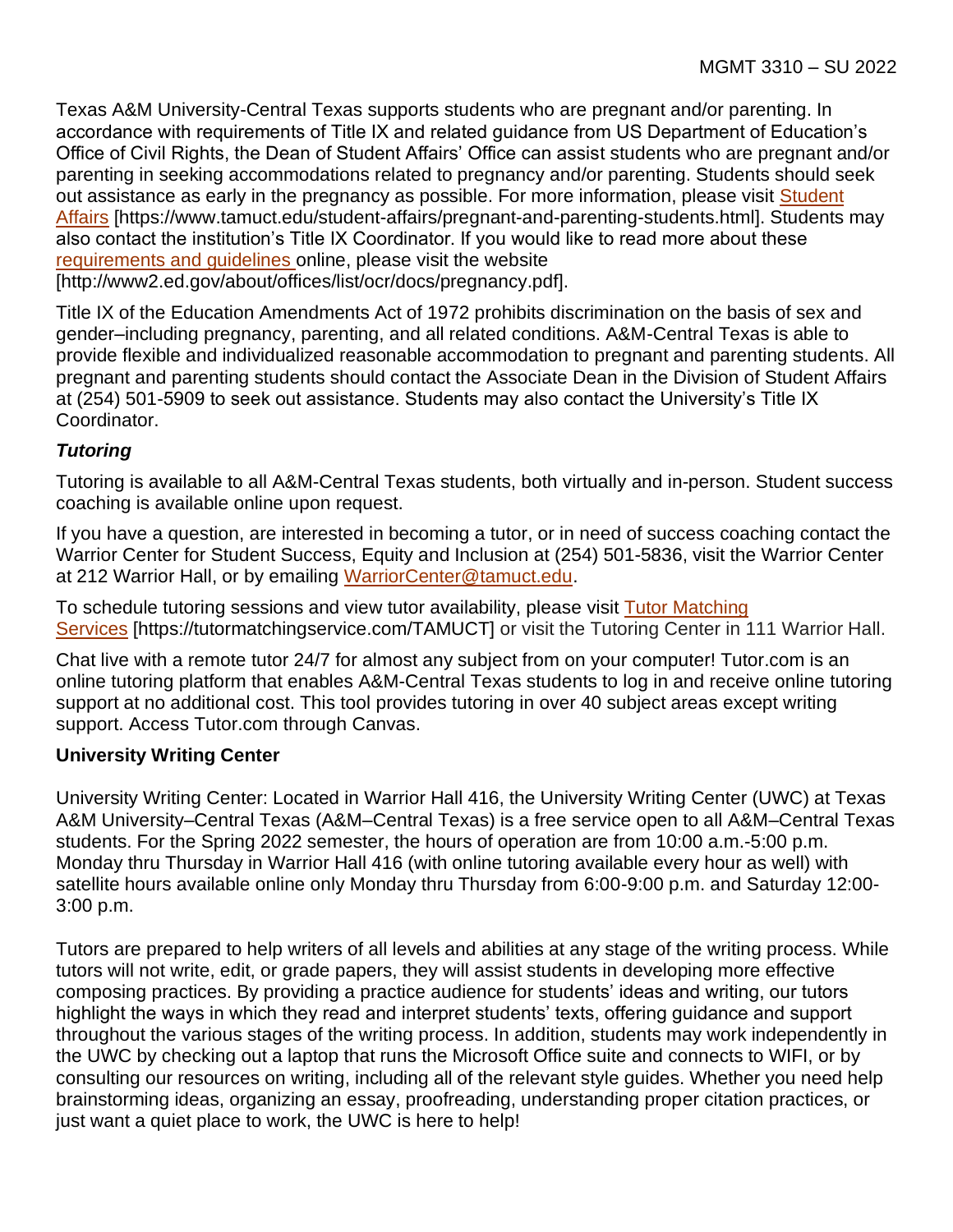Students may arrange a one-to-one session with a trained and experienced writing tutor by making an appointment via [WCOnline](https://tamuct.mywconline.com/) [https://tamuct.mywconline.com/]. In addition, you can email Dr. Bruce Bowles Jr. at bruce.bowles@tamuct.edu if you have any questions about the UWC, need any assistance with scheduling, or would like to schedule a recurring appointment with your favorite tutor by making an appointment via [WCOnline](https://tamuct.mywconline.com/) [https://tamuct.mywconline.com/]. In addition, you can email Dr. Bruce Bowles Jr. at bruce.bowles@tamuct.edu if you have any questions about the UWC, need any assistance with scheduling, or would like to schedule a recurring appointment with your favorite tutor.

# *University Library*

The University Library provides many services in support of research across campus and at a distance. We offer over 200 electronic databases containing approximately 400,000 eBooks and 82,000 journals, in addition to the 96,000 items in our print collection, which can be mailed to students who live more than 50 miles from campus. Research guides for each subject taught at A&M-Central Texas are available through our website to help students navigate these resources. On campus, the library offers technology including cameras, laptops, microphones, webcams, and digital sound recorders.

Research assistance from a librarian is also available 24 hours a day through our online chat service, and at the reference desk when the library is open. Research sessions can be scheduled for more comprehensive assistance, and may take place virtually through WebEx, Microsoft Teams or inperson at the library. Schedule an [appointment](https://nam04.safelinks.protection.outlook.com/?url=https%3A%2F%2Ftamuct.libcal.com%2Fappointments%2F%3Fg%3D6956&data=04%7C01%7Clisa.bunkowski%40tamuct.edu%7Cde2c07d9f5804f09518008d9ab7ba6ff%7C9eed4e3000f744849ff193ad8005acec%7C0%7C0%7C637729369835011558%7CUnknown%7CTWFpbGZsb3d8eyJWIjoiMC4wLjAwMDAiLCJQIjoiV2luMzIiLCJBTiI6Ik1haWwiLCJXVCI6Mn0%3D%7C3000&sdata=KhtjgRSAw9aq%2FoBsB6wyu8b7PSuGN5EGPypzr3Ty2No%3D&reserved=0)

[here](https://nam04.safelinks.protection.outlook.com/?url=https%3A%2F%2Ftamuct.libcal.com%2Fappointments%2F%3Fg%3D6956&data=04%7C01%7Clisa.bunkowski%40tamuct.edu%7Cde2c07d9f5804f09518008d9ab7ba6ff%7C9eed4e3000f744849ff193ad8005acec%7C0%7C0%7C637729369835011558%7CUnknown%7CTWFpbGZsb3d8eyJWIjoiMC4wLjAwMDAiLCJQIjoiV2luMzIiLCJBTiI6Ik1haWwiLCJXVCI6Mn0%3D%7C3000&sdata=KhtjgRSAw9aq%2FoBsB6wyu8b7PSuGN5EGPypzr3Ty2No%3D&reserved=0) [https://tamuct.libcal.com/appointments/?g=6956]. Assistance may cover many topics, including how to find articles in peer-reviewed journals, how to cite resources, and how to piece together research for written assignments.

Our 27,000-square-foot facility on the A&M-Central Texas main campus includes student lounges, private study rooms, group work spaces, computer labs, family areas suitable for all ages, and many other features. Services such as interlibrary loan, TexShare, binding, and laminating are available. The library frequently offers workshops, tours, readings, and other events. For more information, please visit our Library [website](https://nam04.safelinks.protection.outlook.com/?url=https%3A%2F%2Ftamuct.libguides.com%2Findex&data=04%7C01%7Clisa.bunkowski%40tamuct.edu%7C7d8489e8839a4915335f08d916f067f2%7C9eed4e3000f744849ff193ad8005acec%7C0%7C0%7C637566044056484222%7CUnknown%7CTWFpbGZsb3d8eyJWIjoiMC4wLjAwMDAiLCJQIjoiV2luMzIiLCJBTiI6Ik1haWwiLCJXVCI6Mn0%3D%7C1000&sdata=2R755V6rcIyedGrd4Os5rkgn1PvhHKU3kUV1vBKiHFo%3D&reserved=0)

[http://tamuct.libguides.com/index].

# *A Note about Sexual Violence at A&M-Central Texas*

Sexual violence is a serious safety, social justice, and public health issue. The university offers support for anyone struggling with these issues. University faculty are mandated reporters, so if someone discloses that they were sexually assaulted (or a victim of Domestic/Dating Violence or Stalking) while a student at TAMUCT, faculty members are required to inform the Title IX Office. If you want to discuss any of these issues confidentially, you can do so through Student Wellness and Counseling (254-501-5955) located on the second floor of Warrior Hall (207L).

Sexual violence can occur on our campus because predators often feel emboldened, and victims often feel silenced or shamed. It is incumbent on ALL of us to find ways to actively create environments that tell predators we don't agree with their behaviors and tell survivors we will support them. Your actions matter. Don't be a bystander; be an agent of change. For additional information on campus policy and resources visit the [Title IX webpage](https://www.tamuct.edu/compliance/titleix.html) [\[https://www.tamuct.edu/compliance/titleix.html\]](https://www.tamuct.edu/compliance/titleix.html).

**Behavioral Intervention**

Texas A&M University-Central Texas cares about the safety, health, and well-being of its students, faculty, staff, and community. If you are aware of individuals for whom you have a concern, please